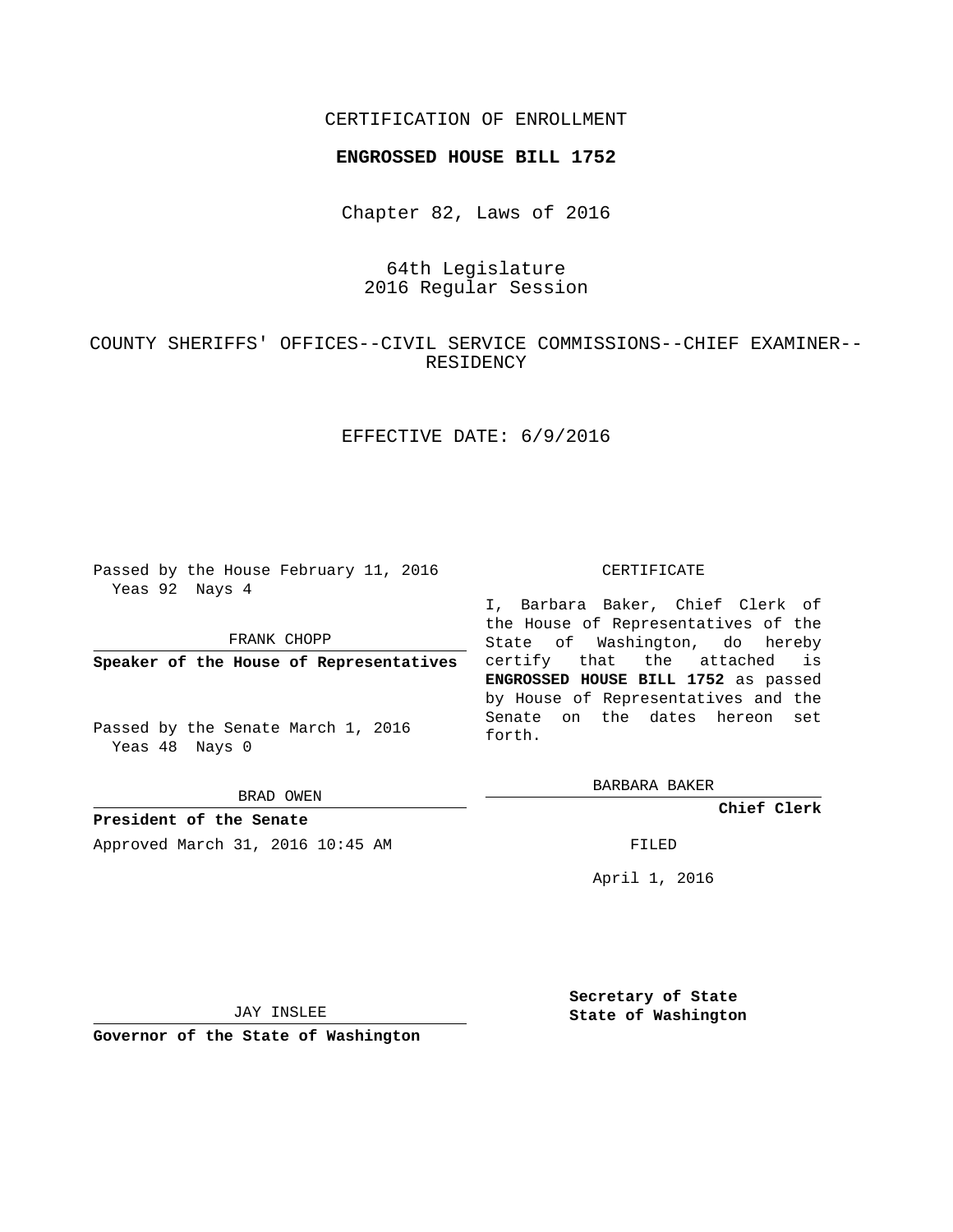### **ENGROSSED HOUSE BILL 1752**

Passed Legislature - 2016 Regular Session

**State of Washington 64th Legislature 2015 Regular Session**

**By** Representatives Hawkins and Takko

Read first time 01/28/15. Referred to Committee on Local Government.

1 AN ACT Relating to qualifications for chief examiners; and 2 amending RCW 41.14.050.

3 BE IT ENACTED BY THE LEGISLATURE OF THE STATE OF WASHINGTON:

4 **Sec. 1.** RCW 41.14.050 and 2007 c 12 s 1 are each amended to read 5 as follows:

 Immediately after appointment the commission shall organize by electing one of its members as chair and shall hold regular meetings at least once a month, and such additional meetings as may be 9 required for the proper discharge of its duties.

 The commission shall appoint a chief examiner who shall also serve as secretary of the commission and such assistants as may be necessary. The commission has supervisory responsibility over the chief examiner. The chief examiner shall keep the records for the commission, preserve all reports made to it, superintend and keep a record of all examinations held under its direction, and perform such 16 other duties as the commission may prescribe.

 The chief examiner shall be appointed as a result of competitive examination, which examination must be open to all properly qualified 19 citizens of the county or of an adjacent county: PROVIDED, That no appointee of the commission, either as chief examiner or as an assistant to the chief examiner, shall be an employee of the